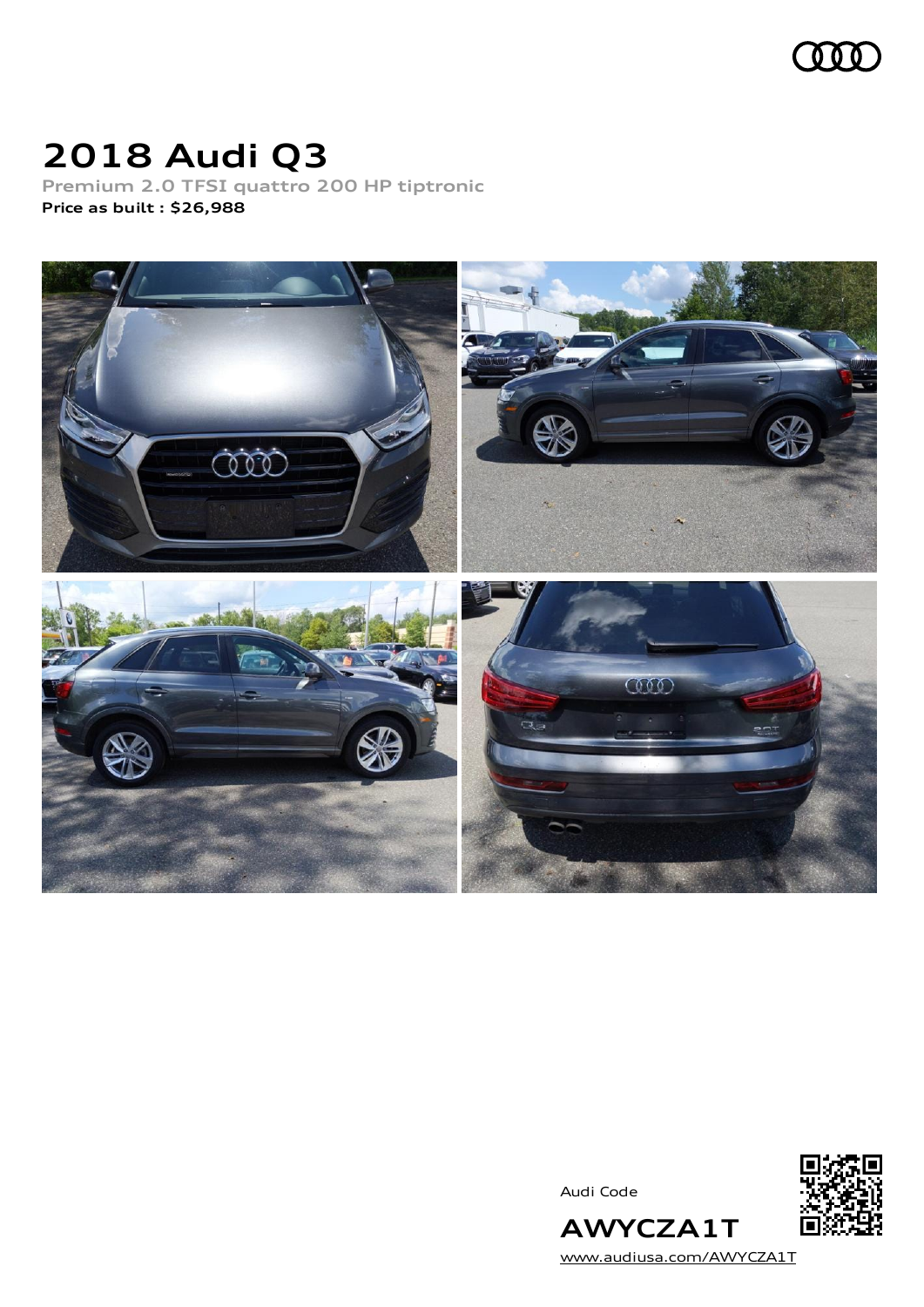### **Summary**

**Audi 2018 Audi Q3** Premium 2.0 TFSI quattro 200 HP tiptronic

**Price as buil[t](#page-8-0)** \$26,988

#### **Exterior colour**

Daytona Gray pearl

#### **Interior colour**

| Seats     | black        |
|-----------|--------------|
| Dashboard | black        |
| Carpet    | black        |
| Headliner | lunar silver |

### **Technical Specifications**

| Engine type                  | Four-cylinder                                 |
|------------------------------|-----------------------------------------------|
| stroke                       | Displacement/Bore and 1,984/82.5 x 92.8 cc/mm |
| Torque                       | 207 @ 1,700 - 5,000 lb-ft@rpm                 |
| Top track speed              | 130 mph mph                                   |
| Acceleration (0 - 60<br>mph) | 8.2 sec. seconds                              |
| Recommended fuel             | Premium                                       |



#### **Further Information**

| Warranty        |              |
|-----------------|--------------|
|                 | No           |
| Mileage         | 35,943 miles |
| Type of vehicle | Used car     |
|                 |              |

#### **Audi Code** AWYCZA1T

**Your configuration on www.audiusa.com** [www.audiusa.com/AWYCZA1T](https://www.audiusa.com/AWYCZA1T)

**Commission number** bb494bbc0a0e0adf03d6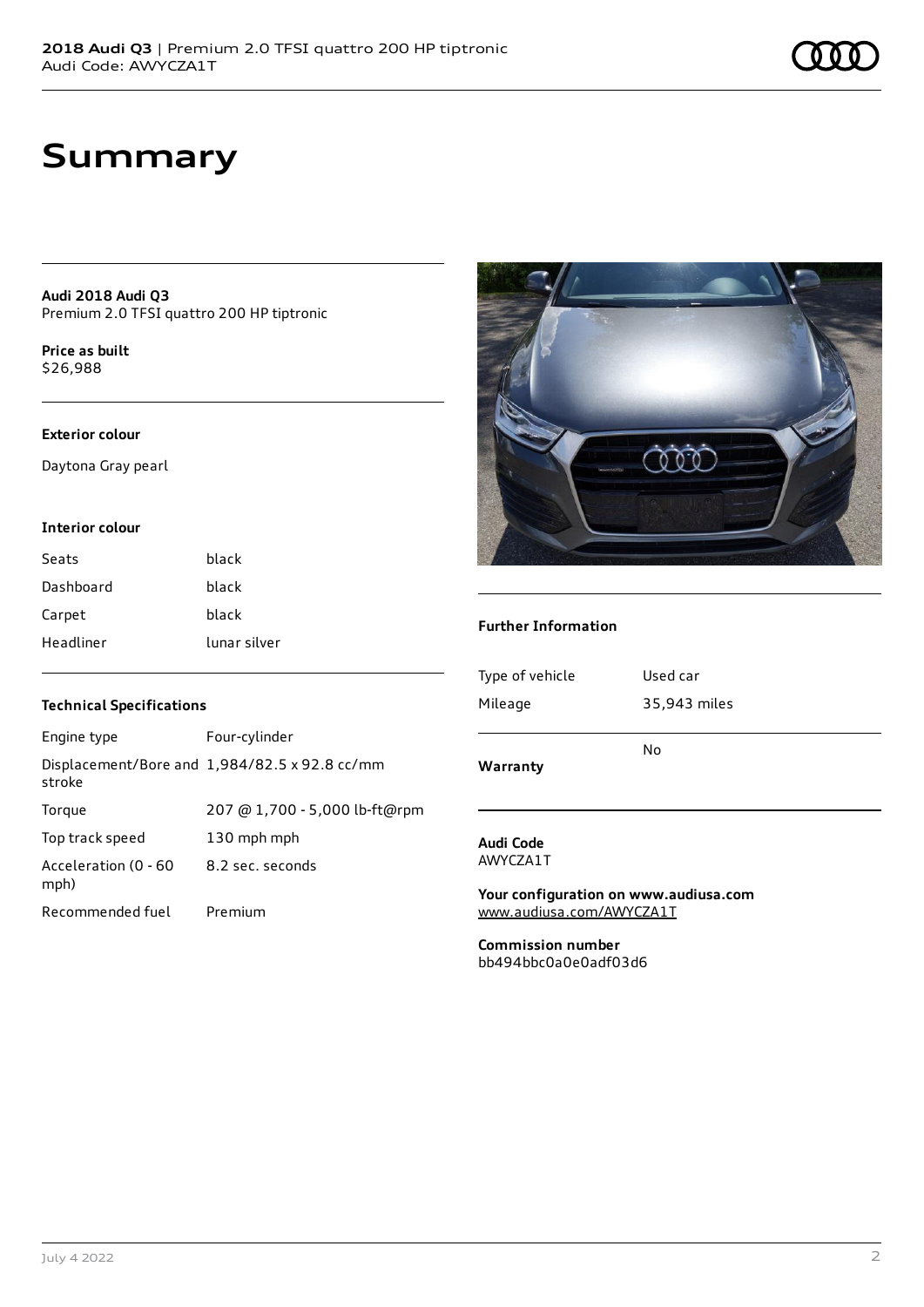

## **Standard features**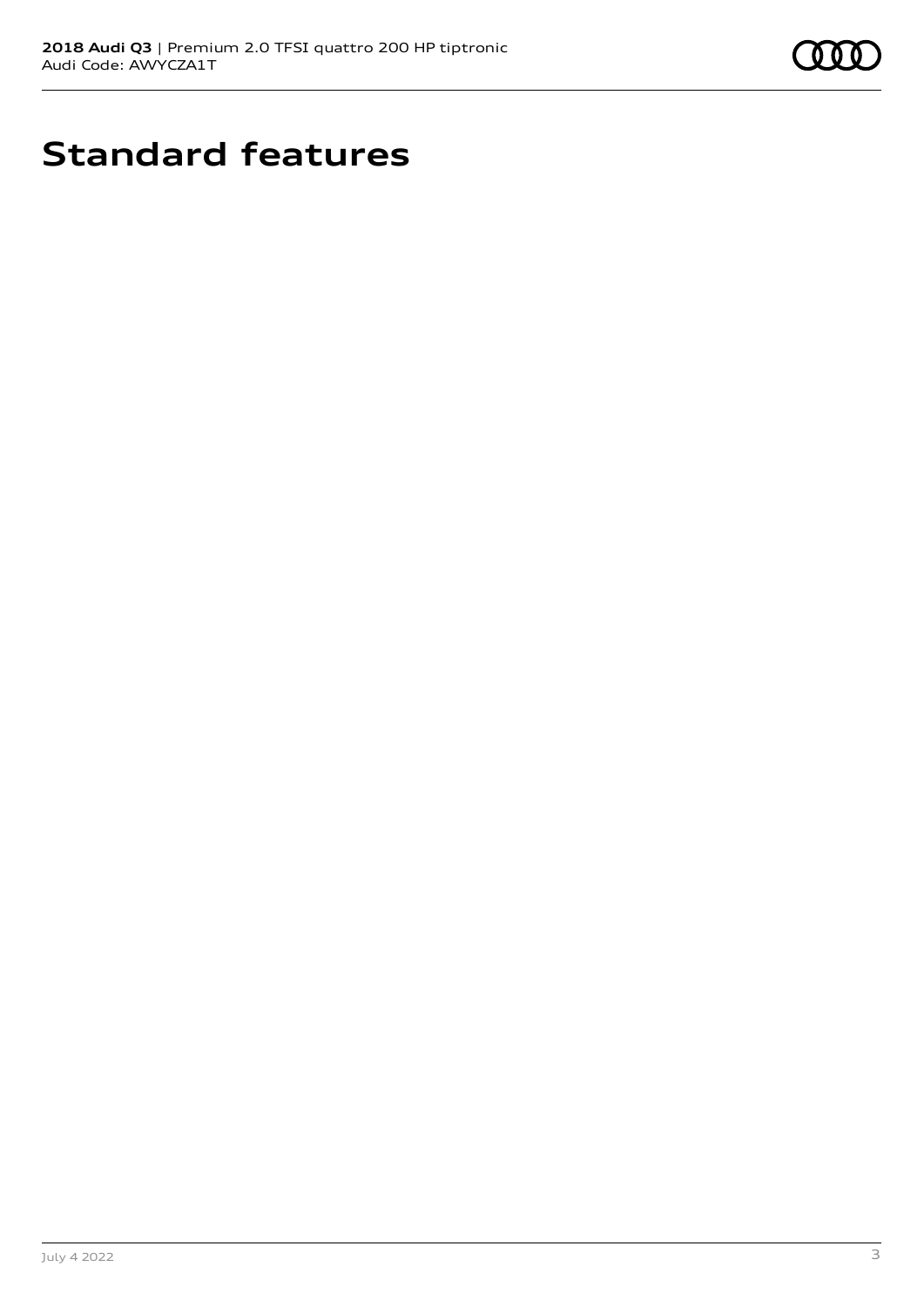## **Dealer remarks**

CARFAX 1-Owner, GREAT MILES 35,943! REDUCED FROM \$28,950!, FUEL EFFICIENT 28 MPG Hwy/20 MPG City! Moonroof, Heated Leather Seats, Satellite Radio, iPod/MP3 Input, CD Player, Bluetooth, All Wheel Drive, Aluminum Wheels, Back-Up Camera ======PURCHASE WITH CONFIDENCE: CARFAX 1-Owner ======AFFORDABLE TO OWN: Reduced from \$28,950. ======KEY FEATURES INCLUDE: Panoramic Roof, Sunroof, Leather Seats, Heated Driver Seat, All Wheel Drive, Back-Up Camera, Bluetooth, Satellite Radio, iPod/MP3 Input, CD Player, Aluminum Wheels, Dual Zone A/C, Brake Actuated Limited Slip Differential, Heated Seats, Heated Leather Seats Rear Spoiler, MP3 Player, Keyless Entry, Privacy Glass, Child Safety Locks. Audi Premium with Daytona Gray Pearl Effect exterior and Black interior features a 4 Cylinder Engine with 200 HP at 5100 RPM\*. ======EXPERTS REPORT: KBB.com's review says "It's fun to drive with a desirable balance of comfort and performance. The Audi Q3 feels equally at home cruising down the highway as it does taming a winding canyon road.". Great Gas Mileage: 28 MPG Hwy. ======BUY FROM AN AWARD WINNING DEALER: At Flynn Volkswagen-Audi-BMW, we take pride in our commitment to excellence. We are one of the oldest family owned and operated Volkswagen dealers in the country, and have been serving Berkshire County and beyond for over 55 years. Within our modern showroom you will find a friendly staff dedicated to the low key non-pressurized sales approach that distinguishes us from other dealerships. We encourage you to visit us today and let us guide you in your next automobile purchase. Horsepower calculations based on trim engine configuration. Fuel economy calculations based on original manufacturer data for trim engine configuration. Please confirm the accuracy of the included equipment by calling us prior to purchase.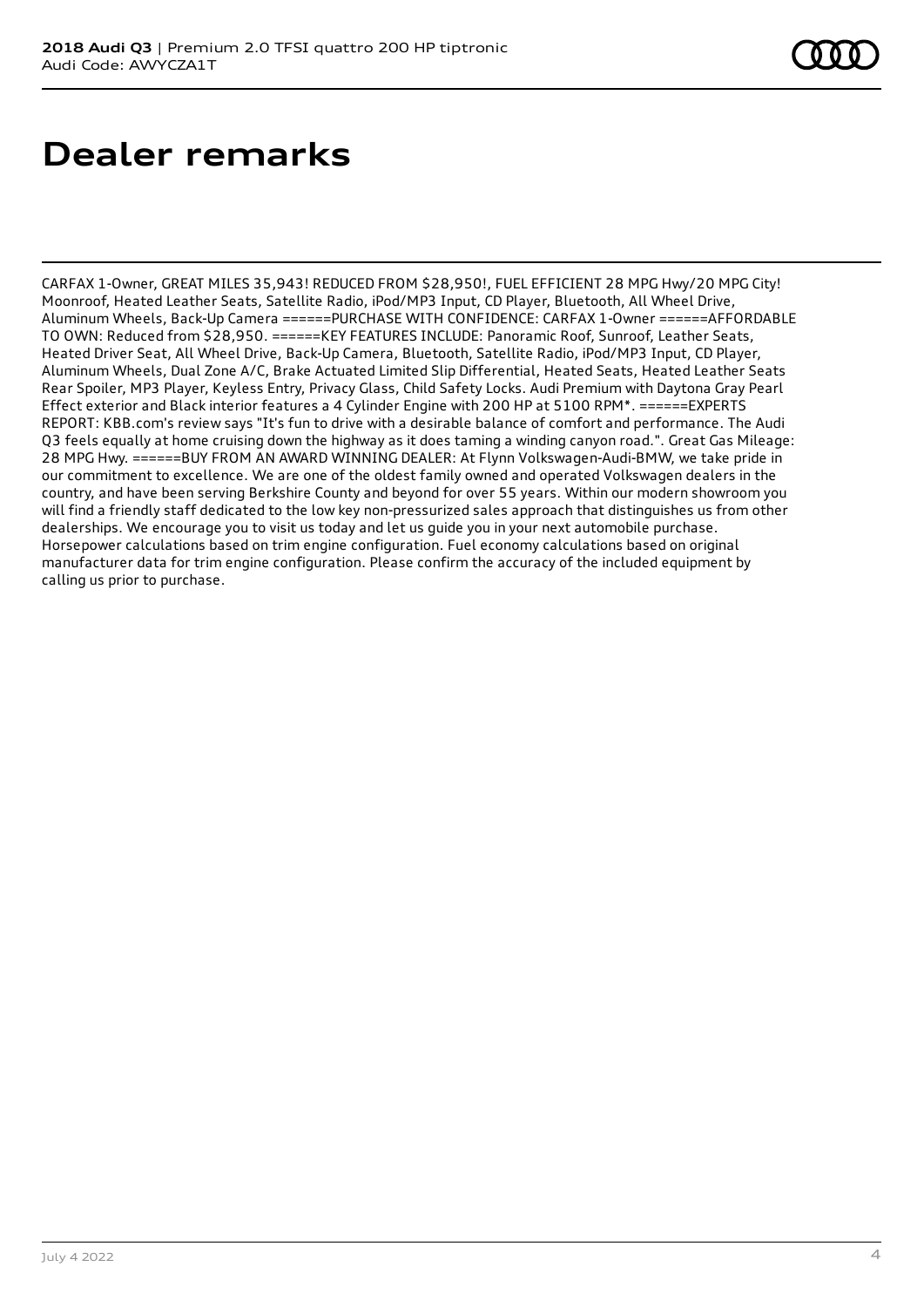# **Technical Specifications**

### **Engineering | Performance**

| Engine type                                 | Four-cylinder                                 |
|---------------------------------------------|-----------------------------------------------|
| Acceleration (0 - 60<br>mph)                | 8.2 sec. seconds                              |
| Engine block                                | Cast-iron                                     |
| Induction/fuel injection Turbocharged/TFSI® |                                               |
| Cylinder head                               | Aluminum-alloy                                |
| Max. output ps/hp                           | 200 @ 5,100 - 6,000 @ rpm                     |
| stroke                                      | Displacement/Bore and 1,984/82.5 x 92.8 cc/mm |
| Top track speed                             | 130 mph mph                                   |
| Torque                                      | 207 @ 1,700 - 5,000 lb-ft@rpm                 |
| Valvetrain                                  | 16-valve DOHC                                 |

#### **Electrical system**

| Alternator | 14 Volt - 140A      |
|------------|---------------------|
| Battery    | 12 Volt - 280A/68Ah |

### **Transmission | Drivetrain**

| Drivetrain type      | Tiptronic automatic transmission<br>with quattro <sup>®</sup> all-wheel drive                            |
|----------------------|----------------------------------------------------------------------------------------------------------|
| Gear ratios: 6th     | 0.688:1                                                                                                  |
| Gear ratios: 4th     | 1.164:1                                                                                                  |
| Transmission         | Six-speed Tiptronic <sup>®</sup> automatic<br>transmission with quattro <sup>®</sup> all-<br>wheel drive |
| Gear ratios: 5th     | 0.860:1                                                                                                  |
| Gear ratios: 2nd     | 2.303:1                                                                                                  |
| Gear ratios: 3rd     | 1.556:1                                                                                                  |
| Gear ratios: Reverse | 3.422:1                                                                                                  |
| Gear ratios: 1st     | 3.949: 1                                                                                                 |

#### **Steering**

| Steering type                              | Electromechanical power steering<br>system |
|--------------------------------------------|--------------------------------------------|
| Turning diameter, curb- 38.7 ft<br>to-curb |                                            |
| Steering ratio                             | 16.4:1                                     |

#### **Suspension**

| Magnetic Ride | N/A                               |
|---------------|-----------------------------------|
| Front axle    | MacPherson strut front suspension |
| Rear axle     | Four-link rear suspension         |



### **(1/2)**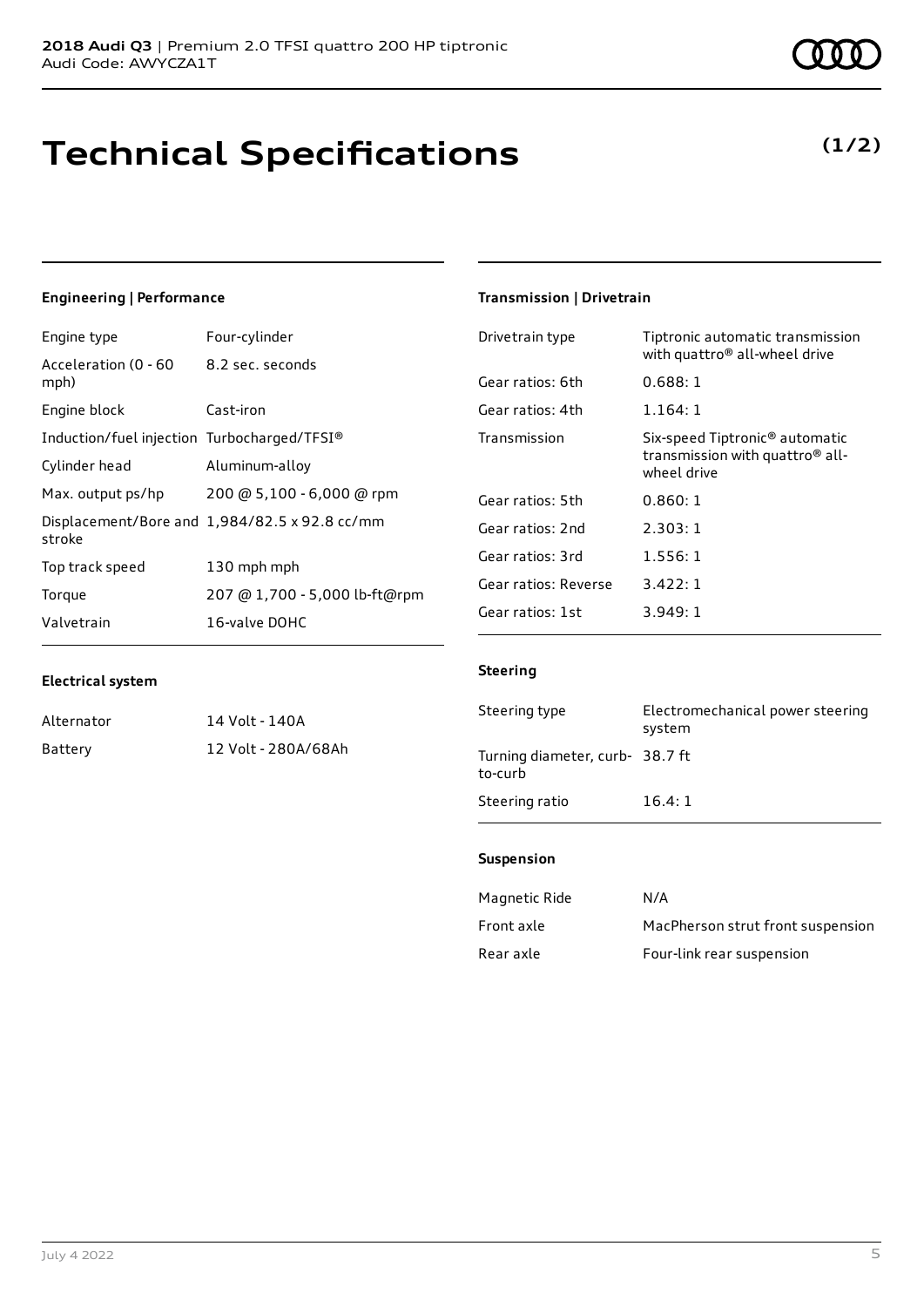# **Technical Specifications**

#### **Brakes**

| Front brakes         | 12.3 (ventilated disc) in                                         |
|----------------------|-------------------------------------------------------------------|
| Rear brakes          | $11.1$ (solid disc) in                                            |
| Parking brake        | Electromechanical                                                 |
|                      |                                                                   |
| <b>Body</b>          |                                                                   |
| Material             | Fully galvanized steel unibody with<br>aluminum hood and tailgate |
| Corrosion protection | Multistep anti-corrosion protection                               |

#### **Warranty | Maintenance**

| Warranty | 4-year/50,000-mile Audi New |
|----------|-----------------------------|
|          | Vehicle Limited Warranty    |

#### **Exterior Measurements**

| Height                                   | 62.6 in   |
|------------------------------------------|-----------|
| Overall width without 72.1 in<br>mirrors |           |
| Length                                   | 172.8 in  |
| Wheelbase                                | 102.5 in  |
| Drag coefficient                         | 0.32 Cw   |
| Overall width with<br>mirrors            | 79.5 in   |
| Track rear                               | 61.2 in   |
| Track front                              | $61.1$ in |
| Curb weight                              | 3,682 lb  |

#### **Interior measurements**

| Seating capacity                          | 5                      |
|-------------------------------------------|------------------------|
| Shoulder room, rear                       | 53.6 in                |
| Head room with front<br>sunroof           | 37.0 in                |
| Leg room, rear                            | 31.1 in                |
| Head room with rear<br>sunroof            | 37.4 in                |
| Leg room, front                           | 40.0 in                |
| Cargo volume, rear<br>seatbacks up/folded | 16.7/48.2 cu ft, cu ft |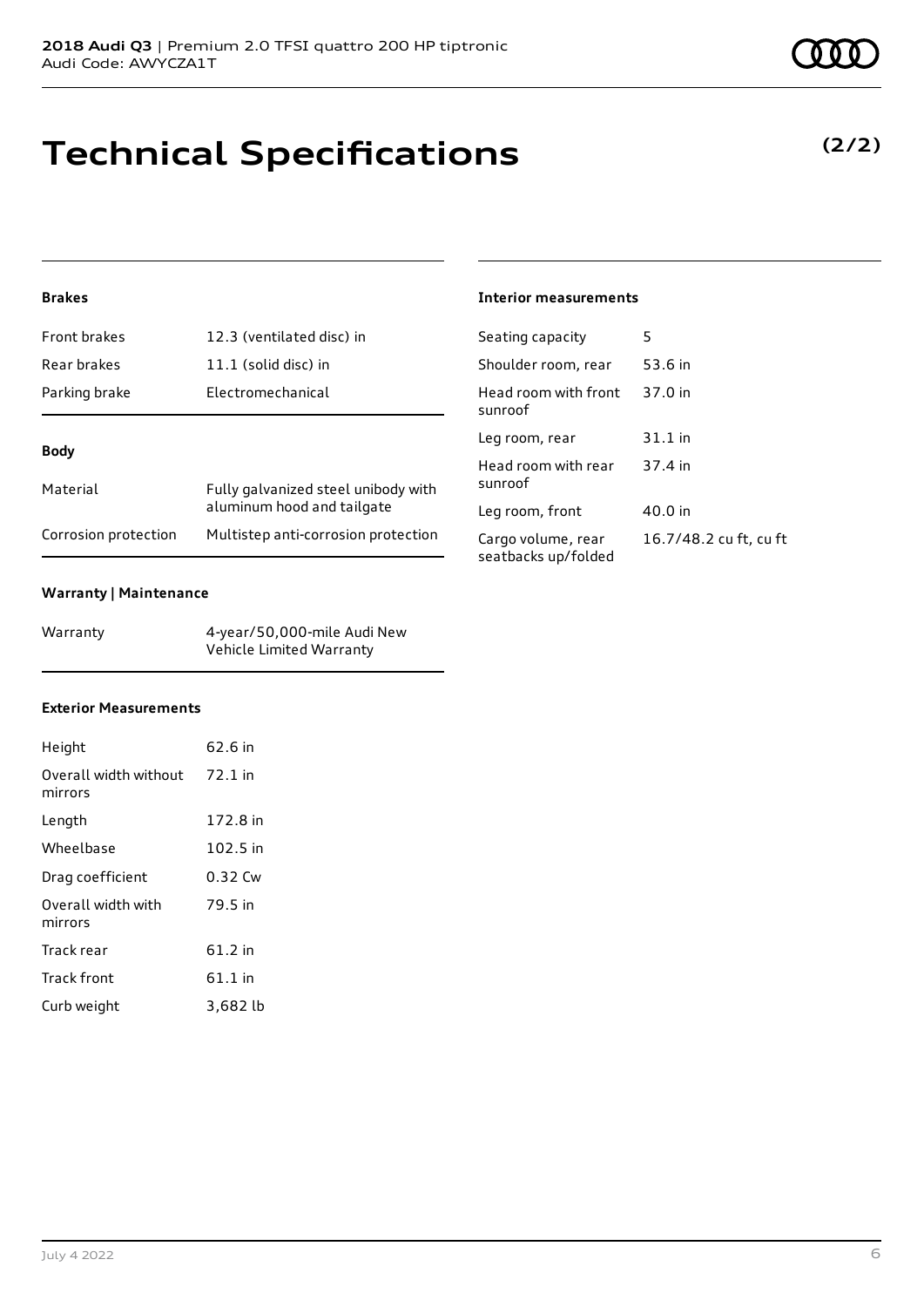### **Consumption- and emission**

#### **Consumption by NEDC**

| urban       | 20 mpg   |
|-------------|----------|
| extra-urban | 28 mpg   |
| combined    | $23$ mpg |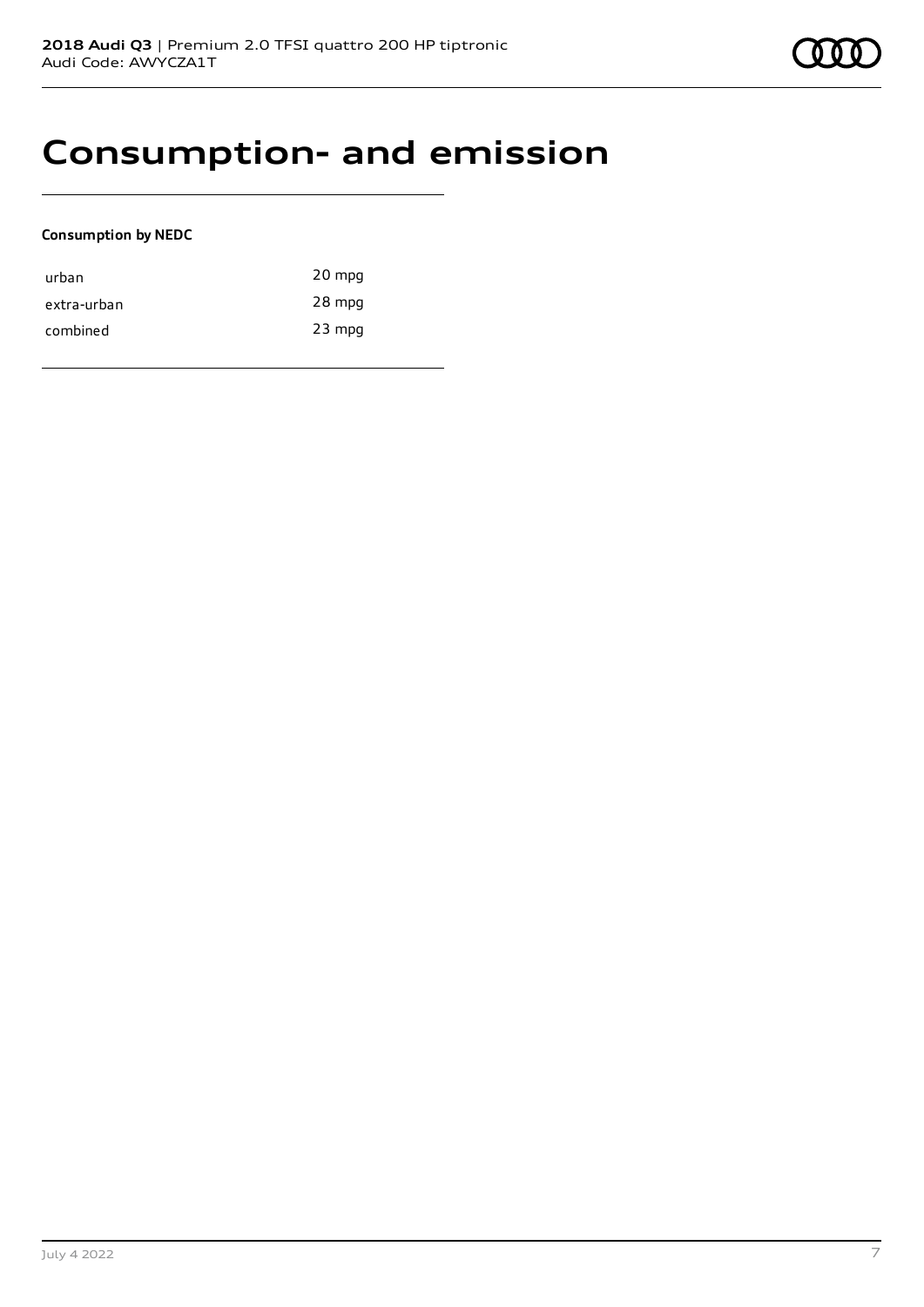# **Contact**

Dealer **Audi Pittsfield**

600 Merrill Rd 01201 Pittsfield MA

Phone: 4134434702 FAX: 4134424515

www: [https://www.audipittsfield.com](https://www.audipittsfield.com/)